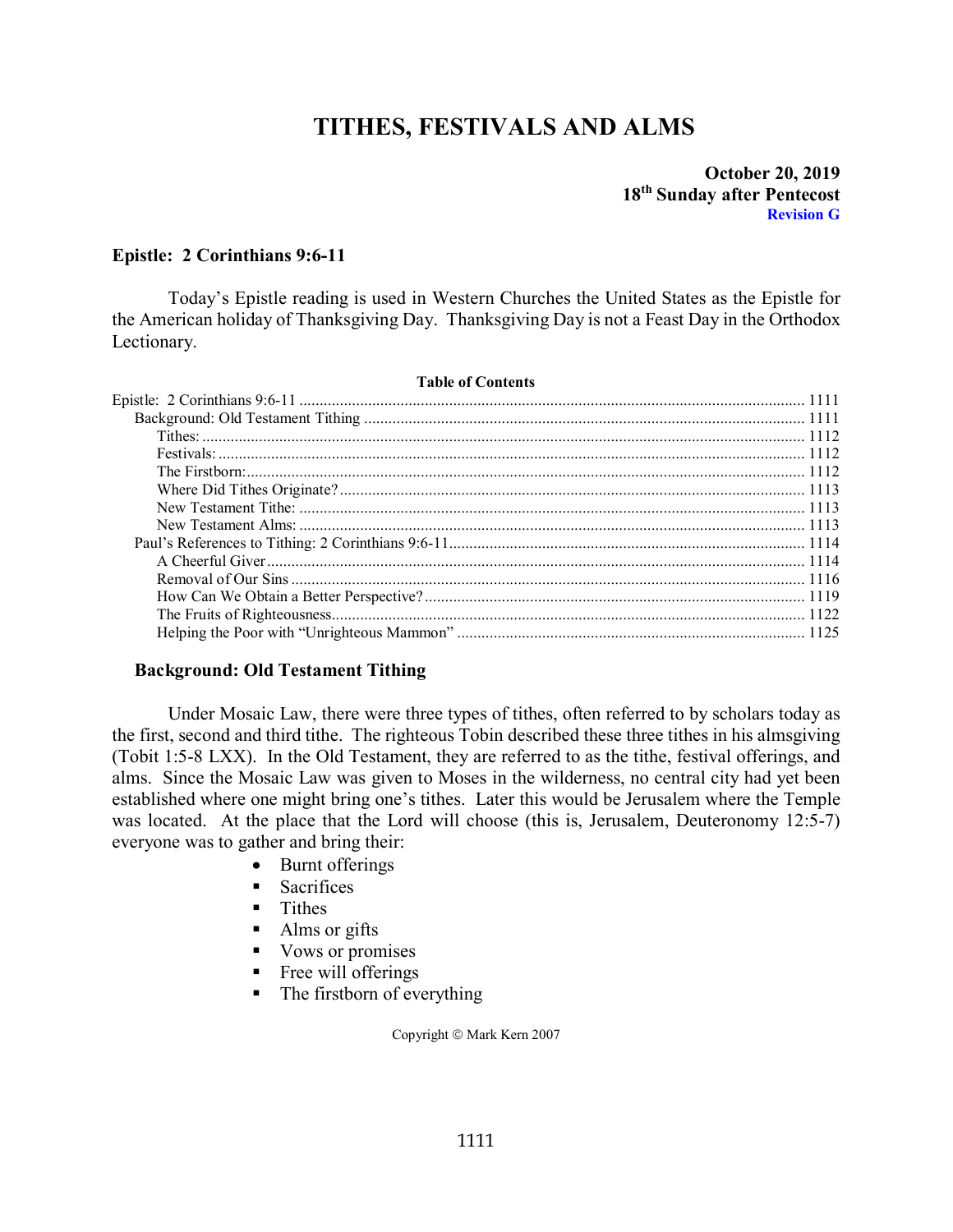### **Tithes:**

<span id="page-1-0"></span>The first tithe was used for the support of the Levites, who had no land for an inheritance (Numbers 18:20-24). The way this worked in an agricultural economy was that every  $10^{th}$  sheep (for example) coming into the sheepfold went to the Lord (Leviticus 27:30-33) and was received by the Levites. The Levites, in turn, contributed a tithe of what they received to the high priest, which was Aaron and his descendants (Numbers 18:26-28). Following their model, most Antiochian Orthodox churches contribute a tithe of all income to their Archbishop, in our case, Metropolitan JOSEPH.

#### **Festivals:**

<span id="page-1-1"></span>The tithes and other vows, alms and freewill offerings were to be brought to Jerusalem three times per year at Passover, Pentecost and Tabernacles where everyone rejoiced before the Lord. The first tithe belonged to the Levites; the tithe used at the festivals was actually a second tithe, since everyone used it, not just the Levites (Deuteronomy 12:12-19).

#### **Alms:**

Every third year, an additional portion was set aside for the alien, the orphans, the widows and the Levites (Deuteronomy [1](#page-1-3)4:28-29, 26:12-13). Josephus said<sup>1</sup> that this was a third tithe and it had been set up that way from the days of Moses. Following the giving of this third tithe, the people were to say "before the Lord" that they have not withheld any and to ask the Lord for a blessing that they might continue to have a land flowing with milk and honey (Deuteronomy 26:12- 15). This third tithe was all that the widow of Nain could expect if the people were faithful to follow the Mosaic Law. Since Jesus criticized the Scribes and Pharisees for devouring widows' houses (Matthew 23:14), the widow of Nain could probably expect nothing and was probably in dire straits with the death of her son.

The harvest of the land was dependent on the peoples' observing the Lord's statutes. For example, every seventh year, the land was to lie fallow with no planting or reaping (Leviticus 25:2- 5). If the people observed the Lord's statues, the sixth year's crops would be extensive enough to carry them for three years, or until the eighth-year-crop was in (Leviticus 25:18-22). The same was true with the tithe; the more they gave, the more they had.

The same applied to helping the poor. They were to freely open their hand to him and generously lend him sufficient for his needs (Deuteronomy 15:7-8). To not do so was a sin and the poor man may cry to the Lord against his rich neighbors. In being generous to him, however, "the Lord will bless them in all their work and in everything they do" (Deuteronomy 15:9-11).

#### **The Firstborn:**

<span id="page-1-2"></span>The firstborn of both man and beast was devoted to the Lord (Exodus 13:2). The Lord intended the firstborn of man to be devoted to Him as priests. However, when all the people sinned by worshipping the golden calf, it was only the Levites who responded to Moses' call to return to the Lord (Exodus 32:26). Therefore, the Lord dedicated the Levites instead of the firstborn to serve in the Tabernacle (Numbers 3:12-13). All the firstborn of non-Levites and all the firstborn of unclean animals were to be redeemed (Numbers 28:15-16). All firstborn of clean animals were to be offered as a sacrifice, where the priests received the meat of the animals after it was offered

<span id="page-1-3"></span><sup>&</sup>lt;sup>1</sup> Flavius Josephus, Antiquities of the Jews, IV, viii, 22, 240.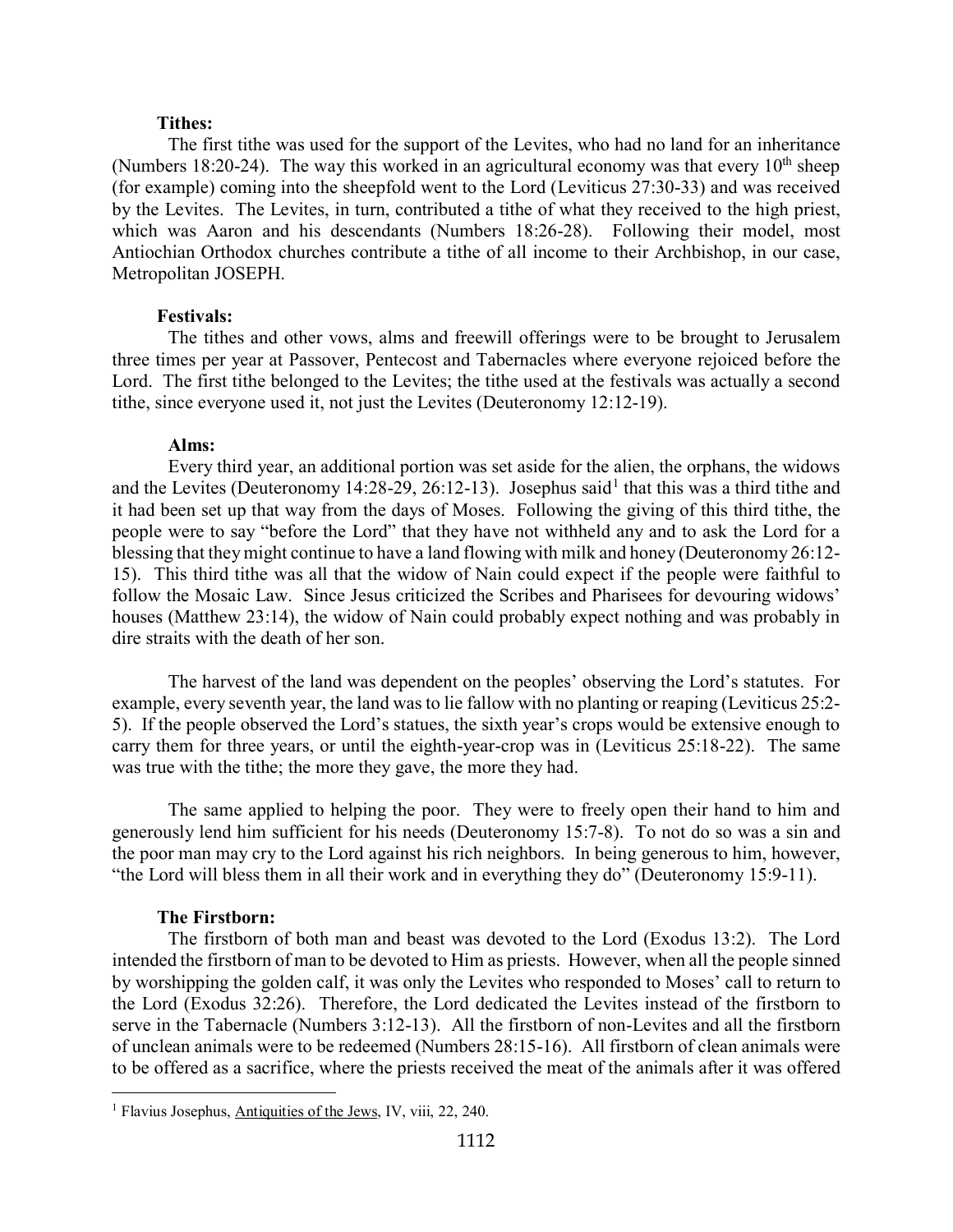(Numbers 18:17-19). The dedication of the firstborn was in addition to the tithes. At the time of Joshua, the Canaanites and the surrounding nations took this one step further and offered the firstborn of man as a human sacrifice. This was heresy and implied that man could redeem himself by himself.

### **Where Did Tithes Originate?**

<span id="page-2-0"></span>The practice of tithing was well established at the time of Abraham when Abraham (Abram) gave a tithe to Melchizedek (Hebrews 7:1-6). Two generations later Jacob made a vow or promise to give the Lord a tithe upon his safe return home (Genesis 28:20-22). Vows or votive offerings were well established then also.

Sacrifice had already been established before Cain killed Abel, and it was jealousy over the Lord's acceptance of Abel's offering that led Cain to kill Abel (Genesis 4:2-5). Had Cain and Abel been instructed to give tithes? The Lord taught them to make clothes out of animal skins (Genesis 3:21); yet people before the flood weren't meat-eaters (Genesis 9:2-4). The meat of the animals must have been used for sacrifices and the skin for clothing, just as the priests later received the skin of the animal that they helped to sacrifice (Leviticus 7:8).

#### **New Testament Tithe:**

<span id="page-2-1"></span>One might contend that tithing is Old Testament Law and is not applicable to life in the New Testament. But in a discussion with the Scribes and Pharisees who paid a strict tithe of everything they received, Jesus criticized them for neglecting weightier matters of the Law (justice, mercy and faith). He said, "These you ought to have done without leaving the others (i.e. tithing) undone" (Matthew 23:23).

Under the Old Testament Law, the Prophet Malachi spoke to the people of his day about robbing God by refusing to contribute their tithes: "But you say, 'How have we robbed Thee?' In tithes and offerings! You are cursed with a curse, for you are robbing Me, the whole nation of you. Bring the whole tithe into the storehouse, so that there may be food in My house. Test Me now in this, says the Lord of Hosts, if I will not open for you the windows of heaven and pour out for you a blessing until it overflows" (Malachi 3:8-10: compare Deuteronomy 26:12-15).

In the Early Church, people gave not just a Tithe, but they sold everything they had and laid the proceeds at the Apostles' feet for the Apostles to do as they pleased (Acts 2:45, 4:36-37). This demonstrates a singular detachment from worldly possessions among members of the Early Church.

#### **New Testament Alms:**

<span id="page-2-2"></span>The Apostle Paul was involved in bringing alms to the Church in Jerusalem on at least two occasions. One occurred during a famine in 45 AD where Paul and Barnabas brought relief from Antioch to the churches in Judea (Acts 11:27-30).

On another occasion in 57 AD at the end of Paul's 3<sup>rd</sup> Missionary Journey, Paul collected alms from the Churches in Achaia (Corinth and Athens), Macedonia, (Berea, Thessalonica, Philippi) and Galatia (Iconium, Lystra, Derbe) to bring to Jerusalem (Acts 24:17). Paul felt it was the duty of the Gentile churches to help out materially since they benefited spiritually from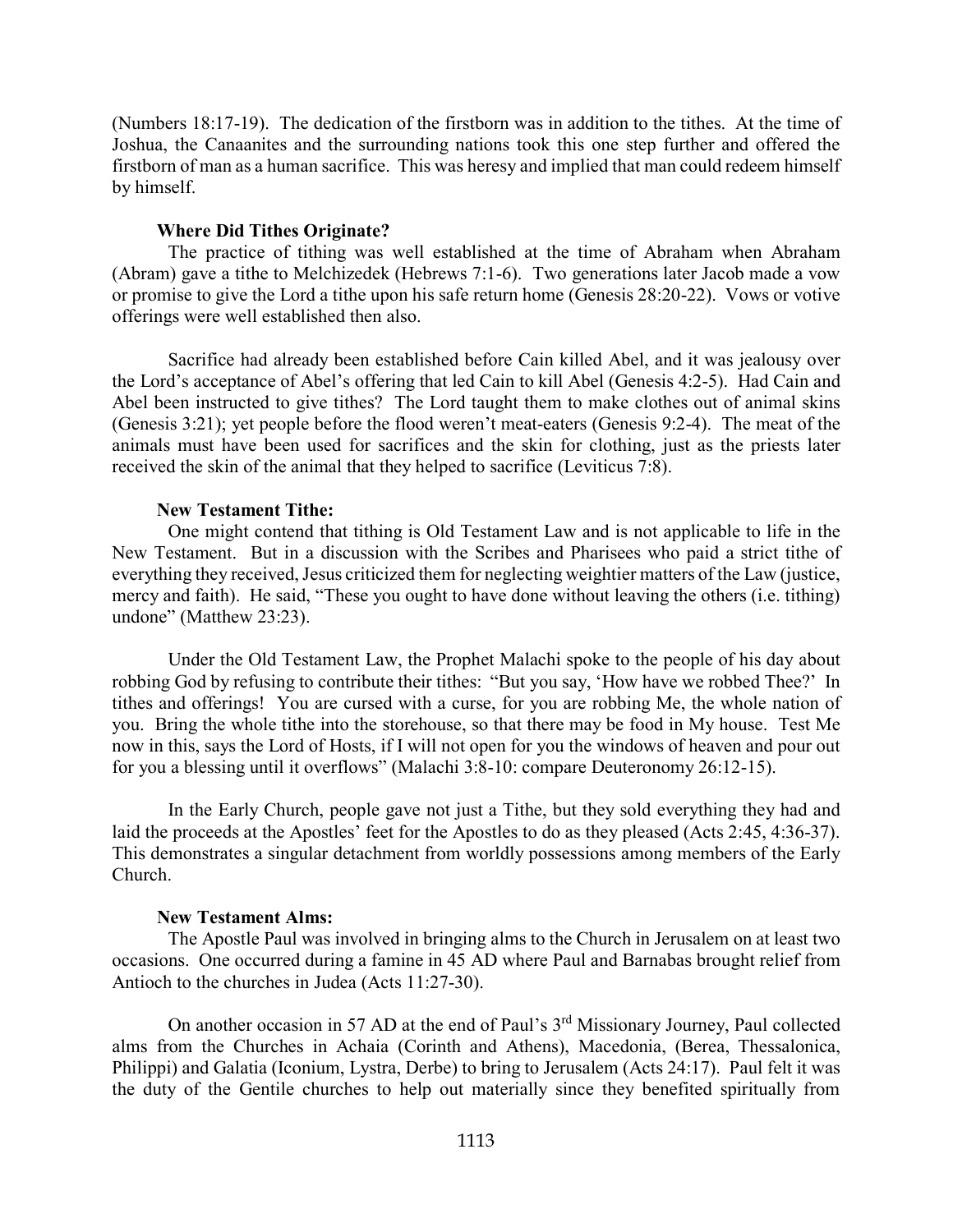Jerusalem (Romans 15:25-27). The collection of these alms was systematic and well planned (1 Corinthians 16:1-4). Even though the churches in Macedonia were mired in deep poverty, they still managed to give alms well beyond their ability (2 Corinthians 8:1-4).

#### <span id="page-3-0"></span>**Paul's References to Tithing: 2 Corinthians 9:6-11**

Today's Epistle reading contains two Old Testament references: Psalm 112:9 and Isaiah 55:10. Psalm 112 begins with "How Blessed is the man who fears the Lord, who greatly delights in His commandments" (Psalm 112:1). This man has descendants who are mighty (Psalm 112:2), has wealth in his house (Psalm 112:3) and does not fear evil tidings (Psalm 112:7). He is light arising in the darkness (Psalm 112:4); he is gracious and lends his money (Psalm 112:5); and he freely gives to the poor (Psalm 112:9, quoted in 2 Corinthians 9:9). The implication is that the reason he is strong and wealthy is because he gives and lends. That is, he is not attached to his worldly possessions, and there is a great deal of wisdom in this.

In Isaiah 55:10, the prophet spoke about how the Lord's ways and thoughts are higher than our ways and thoughts as much as the heavens are higher than the earth (Isaiah 55:8-12). In the context of the epistle lesson, the implication is that the Lord has the foresight to see the long-term fruit of one's generosity, very much like a crop that can be harvested. The imagery Isaiah used were rain and snow as compared to the Word of God. The rain and snow come down from heaven, water the earth and make it sprout with seed and thus bread before returning to heaven (as evaporation). So also the Word does not return empty without accomplishing what He desires and succeeding in that which He sent.

#### **A Cheerful Giver**

<span id="page-3-1"></span>Paul used this reference to Isaiah in connection with giving alms and tithes. The seed that we sow, like rain and the Word of God, will return. If we sow sparingly, we will reap sparingly; if we sow bountifully, we will reap bountifully (2 Corinthians 9:6). There is an analogy here to the  $6<sup>th</sup>$  year crop (Leviticus 25:18-22). The Lord will see to it that "all grace abounds toward us that we may have an abundance for every good work" (2 Corinthians 9:8), and that we "are enriched in everything for all liberality" (2 Corinthians 9:11).

However, God is not a tax collector; we are not forced to do this. In the Early Church, people were not forced to sell all that they had. God loves a cheerful giver, not one doing so "grudgingly or of necessity" (2 Corinthians 9:7). A cheerful giver is like the camel that passes through the eye of the needle easily because his pack or burden comes off easily (Matthew 19:22- 26). To understand what this means, we need to understand how ancient cities were constructed

The main gates of most cities in ancient times were huge wooden structures set in an archway and often overlaid with brass for strength and flame proofing. At night, the gates were closed and locked with a bar on the inside and not opened until morning. Travelers that arrived late in the day after the gates were closed were forced to spend the night outside the city unless there was some provision for them to get into the city. Outside the city, law and order did not exist at night and travelers were at the mercy of outlaws. This is still the case today in some third world countries.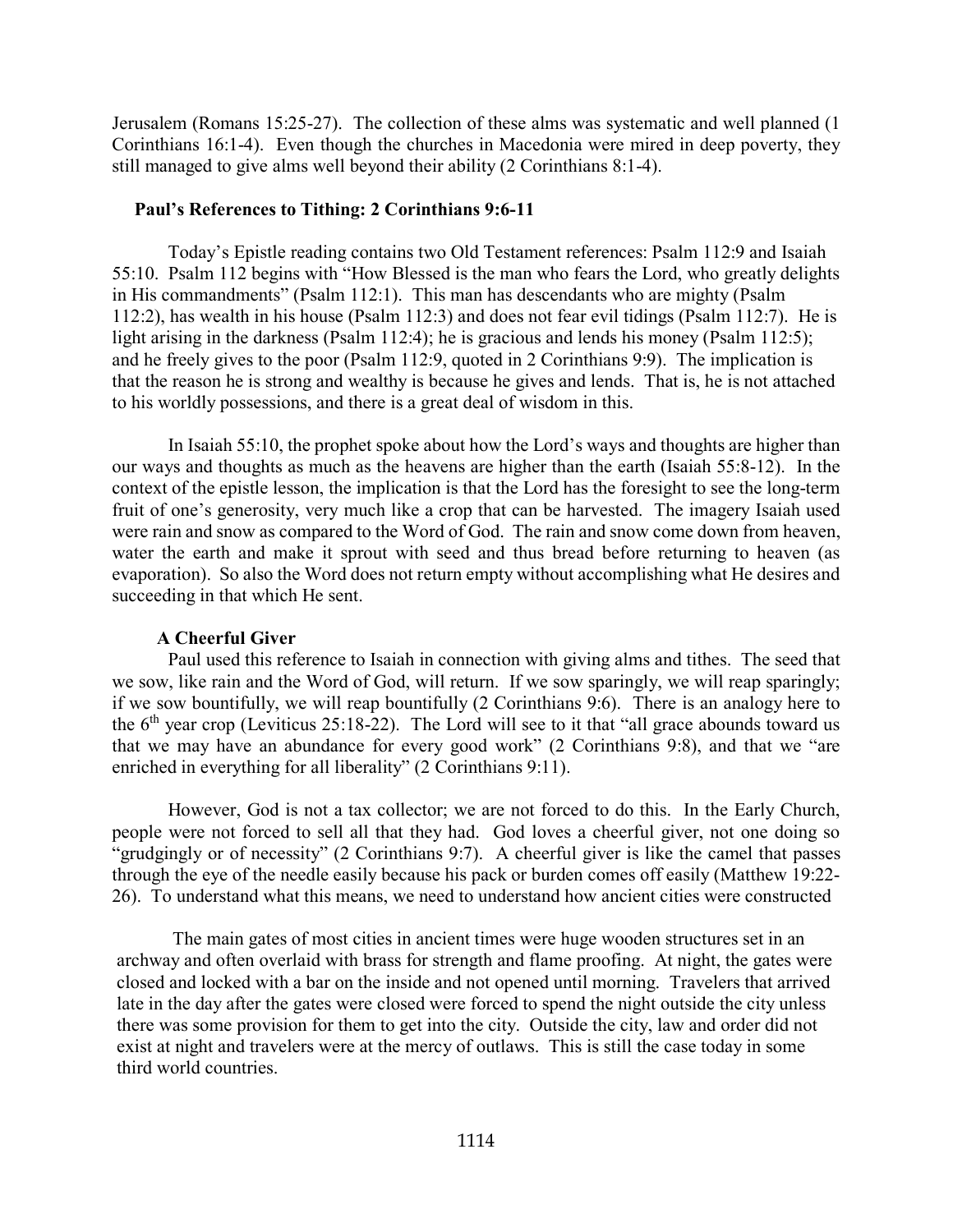To deal with this situation, many ancient cities had a "needle's eye gate" which was a small, low door beside the main gate. Such a feature existed on at least one of the gates of Jerusalem and Damascus<sup>[2](#page-4-0)</sup>. A man could fit easily through the "needle's eye gate", but a camel, being a large animal, could not fit easily. If the camel's pack (which could weight up to 1,000 pounds) were removed and the camel were made to kneel, the camel could just barely crawl through the "needle's eye gate."

The statement Jesus made, that it is easier for a camel to go through the needle's eye gate than for a rich man to enter the Kingdom of God, made use of the above imagery. Like the camel, the rich man first needs to unload his pack or burden. The parable of the sower refers to this pack as "the cares of this world, the deceit of riches, the desire for other things" (Mark 4:19) and the pleasures of life (Luke 8:14). These are things that appeal to our flesh and which can lead us away from God. Some of the early disciples, like Barnabas (one of the Seventy) sold a large amount of property and brought the entire proceeds to the Twelve (Acts 4:34-37). Ananias and Sapphira on the other hand, were caught in the deceit of riches and held back part of the proceeds – and paid dearly (Acts 5:1-10).

A cheerful giver, then, is one whose pack or burden comes off easily (Matthew 19:22-26). This aspect of the Christian life has been little understood in our generation in the West.

To be a cheerful giver takes faith. As John Chrysostom said<sup>[3](#page-4-1)</sup>, "Many persons are afraid to give alms, saying, 'In case I become poor; in case I need aid from others.'" To give when one expects a return is an investment; even tax collectors do that! To give without expecting a return is being god-like<sup>[4](#page-4-2)</sup>. As Chrysostom said<sup>[5](#page-4-3)</sup>,

"If one is doing work of virtue, and yet all that is done is of necessity, it is shorn of its reward; with reason also Paul labors at this point."

John Chrysostom noted<sup>[6](#page-4-4)</sup> that when, "All that believed were together, and had all things in common" (Acts 2:44), this early Christian community was a collection of cheerful givers. The result was very beneficial not just to them but also to the community. They immediately obtained a reward, that is, the 'hundredfold' that Jesus spoke of (Mark 10:29-30), for having left everything for Christ's sake. In this case, the reward was 'the favor with all the people' (Acts 2:47).

"They had become angels all of a sudden, all of them; continuing in prayer and hearing, they saw that spiritual things are common, no one there had more than another, and they speedily came together, to the same thing in common. This does not mean that they were together in one place, but that this was an angelic commonwealth, not to call anything of theirs their own. The root of evils was cut out; by what they did, they showed what they had heard. This was what he said, 'Save yourselves from this perverse generation' (Acts 2:40), and 'daily continuing with one accord in the temple' (Acts 2:46). Daily they went up as to a sacred place, and frequently we find Peter and John doing this; for at present they disturbed none

<span id="page-4-0"></span> $2$  G. Christian Weiss, Insight into Bible Times and Customs, Good News Broadcasting Association, Lincoln NE, 1972, pp. 24-25.

<span id="page-4-1"></span><sup>3</sup> John Chrysostom, Homilies on 2 Corinthians, XIX, v. 8.

<span id="page-4-2"></span> $4$  See also the Gospel Lesson for the  $2<sup>nd</sup>$  Sunday of Luke.

<span id="page-4-3"></span><sup>5</sup> John Chrysostom, Homilies on 2 Corinthians, XIX, v. 7.

<span id="page-4-4"></span><sup>6</sup> John Chrysostom, Commentary on Acts, VII, v. 46.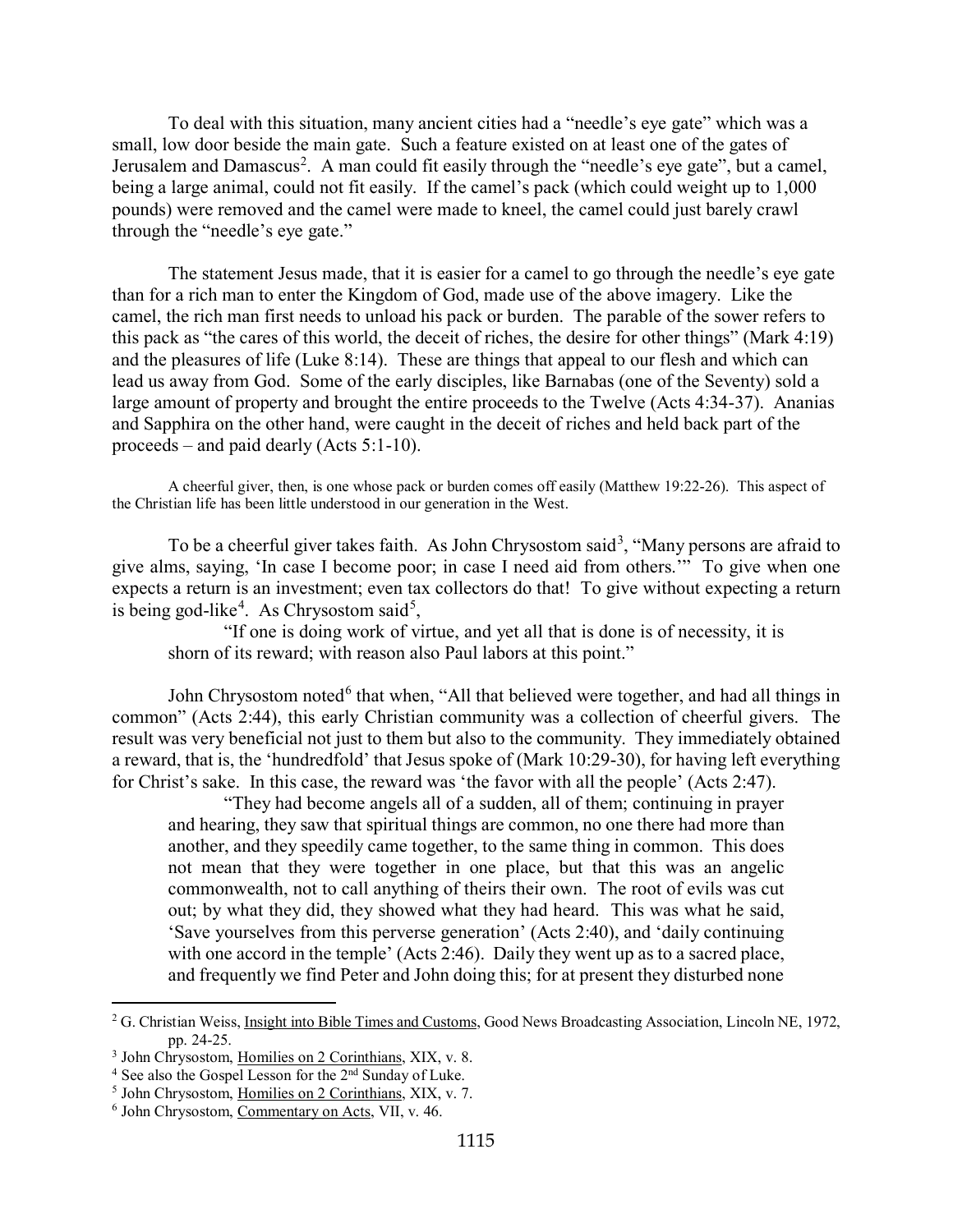of the Jewish observances<sup>[7](#page-5-1)</sup>. Observe the increase of piety; they abandoned their riches, rejoiced and had great gladness, for greater were the riches they received without labor. None reproached, none envied, none grudged; no pride, no contempt was there. As children they accounted themselves to be under teaching; as newborn babies, such was their disposition. No talk of 'mine' and 'yours' then. Gladness waited at their table; no one seemed to eat of his own, or of another's. The poor man knew no shame, the rich no haughtiness. This is gladness! The latter deemed himself the obliged and fortunate party; the others felt themselves as honored by this, and closely were they bound together. When people make lots of money, there are apt to be insults, pride, grudging; therefore Paul said, 'Not grudgingly, or of necessity' (2 Corinthians 9:7). See of how many things Paul bears witness to them! Genuine faith, upright conduct, perseverance in hearing, in prayers, in singleness, in cheerfulness! Two things there were which might deject them, their abstinent living, and the loss of their property<sup>[8](#page-5-2)</sup>. Yet on both these accounts did they rejoice, and they 'had favor with all the people' (Acts 2:47). For everyone loves men of this character, as common fathers! They conceived no malice toward each other; they committed all to the grace of God. There was no fear even though they had taken their position in the midst of dangers. By singleness, he denotes their entire virtue, far surpassing their contempt of riches, their abstinence, and their perseverance in prayer. Thus they offered pure praise to God! Observe here how they immediately obtain their reward by 'having favor with all the people'! They were engaging, and highly beloved. Who would not prize and admire their simplicity of character; who would not be linked to one in whom was nothing underhanded?"

### **Removal of Our Sins**

<span id="page-5-0"></span>There is a greater benefit to giving alms than most people realize. In the giving of alms there is a working of relief from our sins. Christ had said, 'He that receives a prophet in the name of a prophet, shall receive a prophet's reward' (Matthew 10:41). John Chrysostom stated<sup>[9](#page-5-3)</sup> that there are similar rewards for giving alms; in doing so with the right motive, we receive relief from our sins. This takes some discernment, however, and it is not at all a case of purchasing indulgences by giving alms. If the Judge actually receives us into His eternal Kingdom for seeing Him hungry and feeding Him (Matthew 25:34-40), there must be a removal of our offenses involved in the proper giving of alms. However, we should not be overly curious about who it is that we give alms to and whether he is deserving of such. Imposters and con men can sometimes appear to be more deserving than Christ Himself.

"If one gives alms as if granting a favor to the receiver, it would be better for him not to give at all. For my concern is not that the saints may be supported. Even if you don't give, someone else will. What I want is that you may have a relief from your own sins. But he that gives as if it were a favor will have no relief.

<span id="page-5-1"></span> $<sup>7</sup>$  This is interesting to note that their worship in the Temple did not bother the Jewish leaders, only their teaching</sup> about Jesus. This suggests that they used a liturgy similar to the Old Testament liturgy, and even participated in the on-going Temple liturgy.

<span id="page-5-2"></span><sup>&</sup>lt;sup>8</sup> See also Mark Kern, *The Life of the Evangelist Mark*, St Athanasius Press, 2005. The Evangelist Mark founded a number of monasteries in Alexandria in the late 40's AD, where the lifestyle of everything in common was patterned after the early Christian community in Jerusalem at Pentecost.

<span id="page-5-3"></span><sup>9</sup> John Chrysostom, Homilies on Philippians, I, v. 7.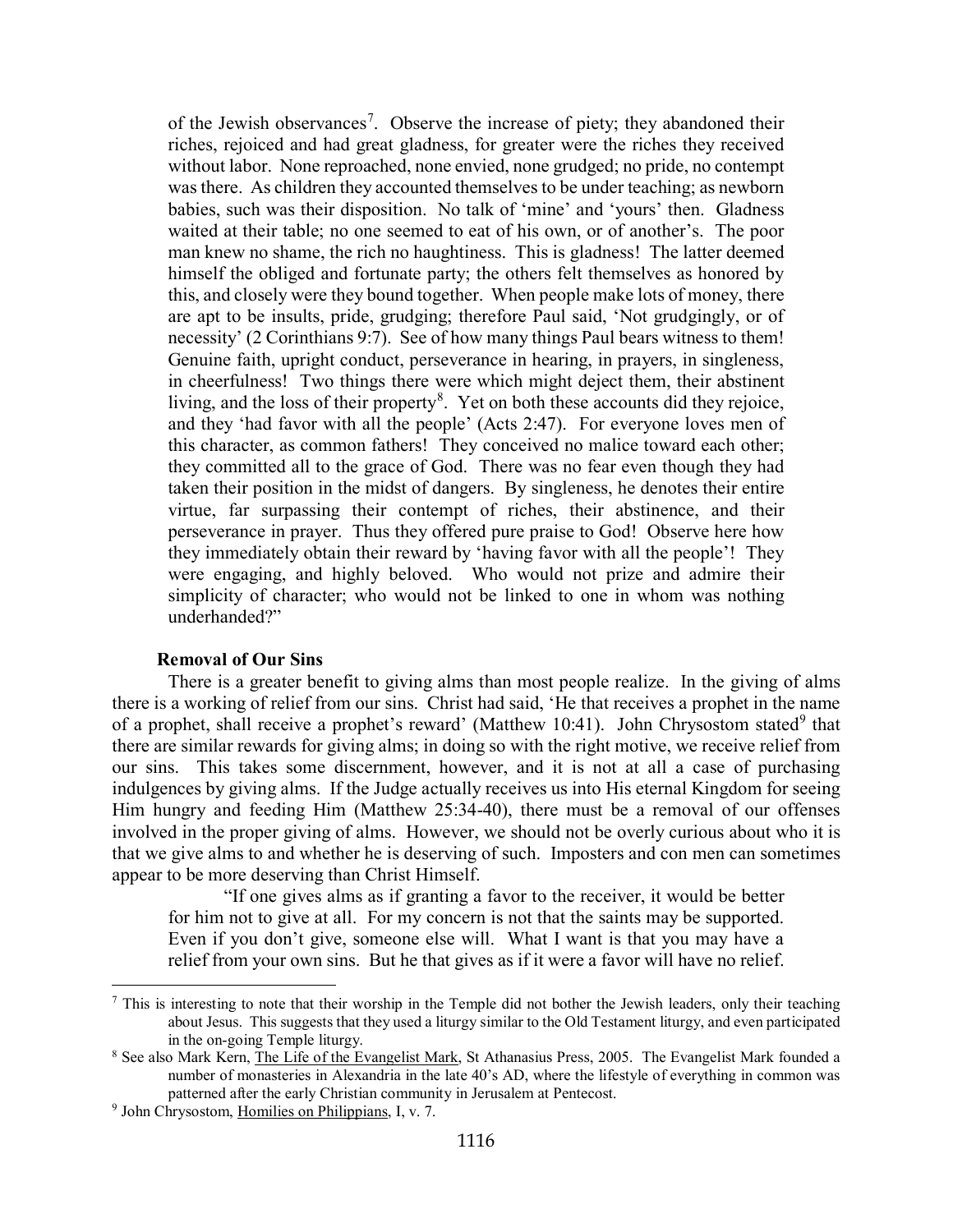For it is not the giving of alms that is doing alms, but the doing it with readiness; it is the rejoicing, and the feeling grateful to him that receives. 'Not grudgingly', Paul said, 'or of necessity; for God loves a cheerful giver' (2 Corinthians 9:7). Except one give in this manner, let him not give at all; for that would be a loss, not a giving of alms. If you know that you (the giver) will gain, not they (the receivers), be assured that your gain becomes greater. The body of those receiving your alms is fed, but your soul is approved; for them, not one of their sins is forgiven when they receive, but for you, the greater part of your offenses is removed."

"Let us share with the poor in their great prizes. Adopt Christ in your almsgiving, and you shall have great security. If there is any of the rulers of the church that lives in abundance and needs nothing, though he is a saint, don't give to him, but prefer to him one that is in need, though he is not as admirable. Christ wills this, as when He said, 'If you make a dinner, don't call your friends, or your kinsmen, but call the maimed, the lame and the blind, that cannot recompense you' (Luke 14:12-14). One needs discernment in paying such attention to the poor, the hungry, the thirsty, those who need clothing, strangers, and those who from riches have been reduced to poverty. For He said not simply, 'I was fed', but 'I was hungry', for, 'You saw Me hungry and fed Me' (Matthew 25:35). There are two parts to the claim, both that he is a saint and that he is hungry. For if he that is simply hungry ought to be fed, much more when he is a saint that is hungry. If then he is a saint, but not in need, don't give; for there is no gain for you in this. And neither did Christ ask you to do it; or rather, he is not a saint if he is in abundance and allows himself to receive. Do you see that these things have been said to you for your profit? Feed the hungry, that you may not feed the fire of hell. The hungry man, eating what is yours, sanctifies also what remains" (Luke 11:41).

"Think how the widow maintained Elijah; she did not feed more than she was fed; she did not give more than she received. This also takes place in a much greater thing. For it is not a 'barrel of flour', or 'a jar of oil' (1 Kings 17:14); but 'a hundredfold and eternal life' (Matthew 19:21, 29) is the recompense for doing so. You become the mercy of God; the spiritual food; a pure leaven. She was a widow; famine was pressing, and nothing hindered her. She had children, and she still did not hold back (1 Kings 17:12). This woman has become equal to her that cast in the two mites (Luke 21:1-4). She didn't say to herself, 'What shall I receive from this man? He stands in need of me. If he had any power he would not be hungry; he would have broken the drought; he would not have been subject to this suffering. Perhaps he too offends God'. None of these things did she think of. Do you see how great a good it is to do well with simplicity, and not to be overly curious about the person who is benefited? If she had chosen to be curious she would have doubted; she would not have believed."

"Abraham also, if he had chosen to be curious, would not have received angels. For it cannot be, that one who is exceedingly nice in these matters, should ever meet with them. Such people usually invite impostors. The pious man does not desire to appear pious, and does not clothe himself for show, and is likely to be rejected. But the impostor, as he makes a business of it, puts on a great deal of piety that is hard to see through. So that while he who does good, even to those who don't seem to be pious, will fall in with those who are pious; he who seeks out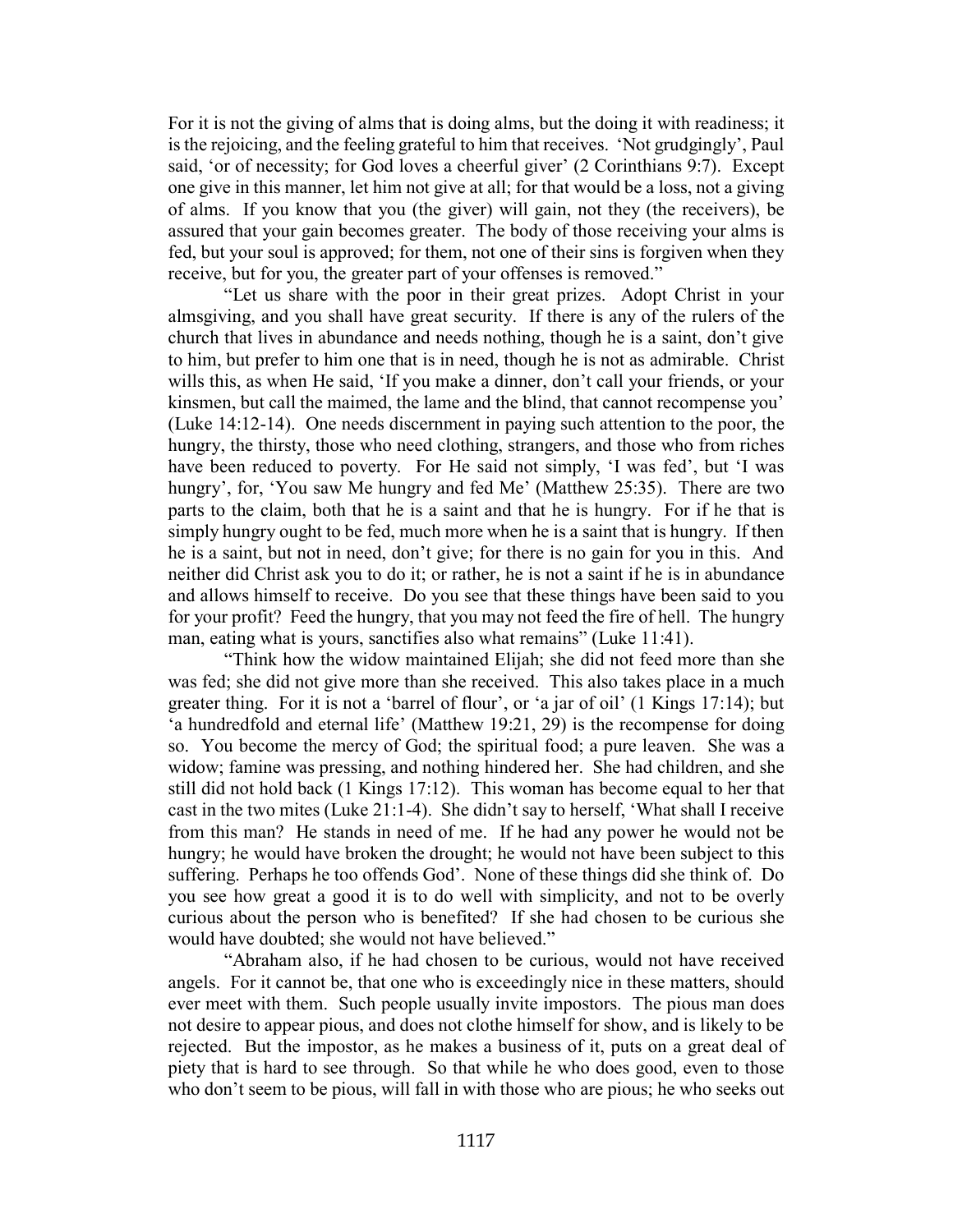those who are thought to be pious, will often fall in with those who are not so. Therefore, I ask you; let us do all things in simplicity. Let us even suppose that he is an impostor that comes; you are not asked to be curious about this. 'Give to everyone that asks you' (Luke 6:30); and, 'Deliver them that are led away to death, and redeem them that are appointed to be slain; be sure to help' (Proverbs 24:11 LXX). Yet most of those that are slain suffer this for some evil they are convicted of; still he said, 'Deliver them'. For in this shall we be like God, thus shall we be admired, and shall obtain those immortal blessings, which we all wish to be thought worthy of."

John Chrysostom addressed<sup>[10](#page-7-0)</sup> widows in the Church and how they can help with hospitality. Be sure to do it yourself, like Abraham, not delegate it to a handmaid; otherwise you lose your reward. The stranger may feel bashful and unwilling to impose on us; we need to approach him as if we were receiving Christ, and as if we were receiving the honor of His Presence. In doing this for the poor stranger, the greater part of our sin is removed.

"The hospitality here spoken of is not merely a friendly reception, but one given with zeal, cheerfulness and readiness, going about it as if one were receiving Christ Himself. The widows should perform these services themselves, not commit them to their handmaids. For Christ said, 'If I your Master and Lord have washed your feet, you ought also to wash one another's feet' (John 13:14). And though a woman may be very rich, of the highest rank, of noble birth and family, there is not the same distance between her and others, as between God and the disciples. If you receive the stranger as Christ, don't be ashamed, but rather glory. But if you can't receive him as Christ, don't receive him at all. 'He that receives you', He said, 'receives Me' (Matthew 10:40). If you do not receive him in this way, you have no reward. Abraham was receiving men that passed as travelers, as he thought, and he did not leave it to his servants to make the preparations for their entertainment, but took the greater part of the service upon himself. He commanded his wife to mix the flour, though he had three hundred and eighteen servants born in his house (Genesis 18:6-7, 14:14), of whom there must have been many maidservants. But he wished that himself and his wife should have the reward, not of the cost only, but of the service. Thus we ought to exercise hospitality always by our own personal exertion that we may be sanctified, and our hands blessed. And if you give to the poor, don't hesitate to give it yourself, for it is not to the poor that it is given, but to Christ. Who is so wretched as to scornfully refuse to stretch out his own hand to Christ?"

"This is hospitality; this is truly to do it for God's sake. But if you give orders with pride, though you ask the stranger to take the first place, it is not hospitality; it is not done for God's sake. The stranger requires much attendance, much encouragement, and with all this it is difficult for him not to feel bashful; for so delicate is his position, that while he receives the favor, he is ashamed. That shame we ought to remove by the most attentive service, and to show by words and actions, that we do not think we are conferring a favor, but receiving one. So much does good will multiply the kindness! He, who considers himself a loser, and thinks that he is doing a favor, destroys all the merit of it. So he, who looks upon himself

<span id="page-7-0"></span><sup>&</sup>lt;sup>10</sup> John Chrysostom, Homilies on 1 Timothy, XIV, vv. 9-10.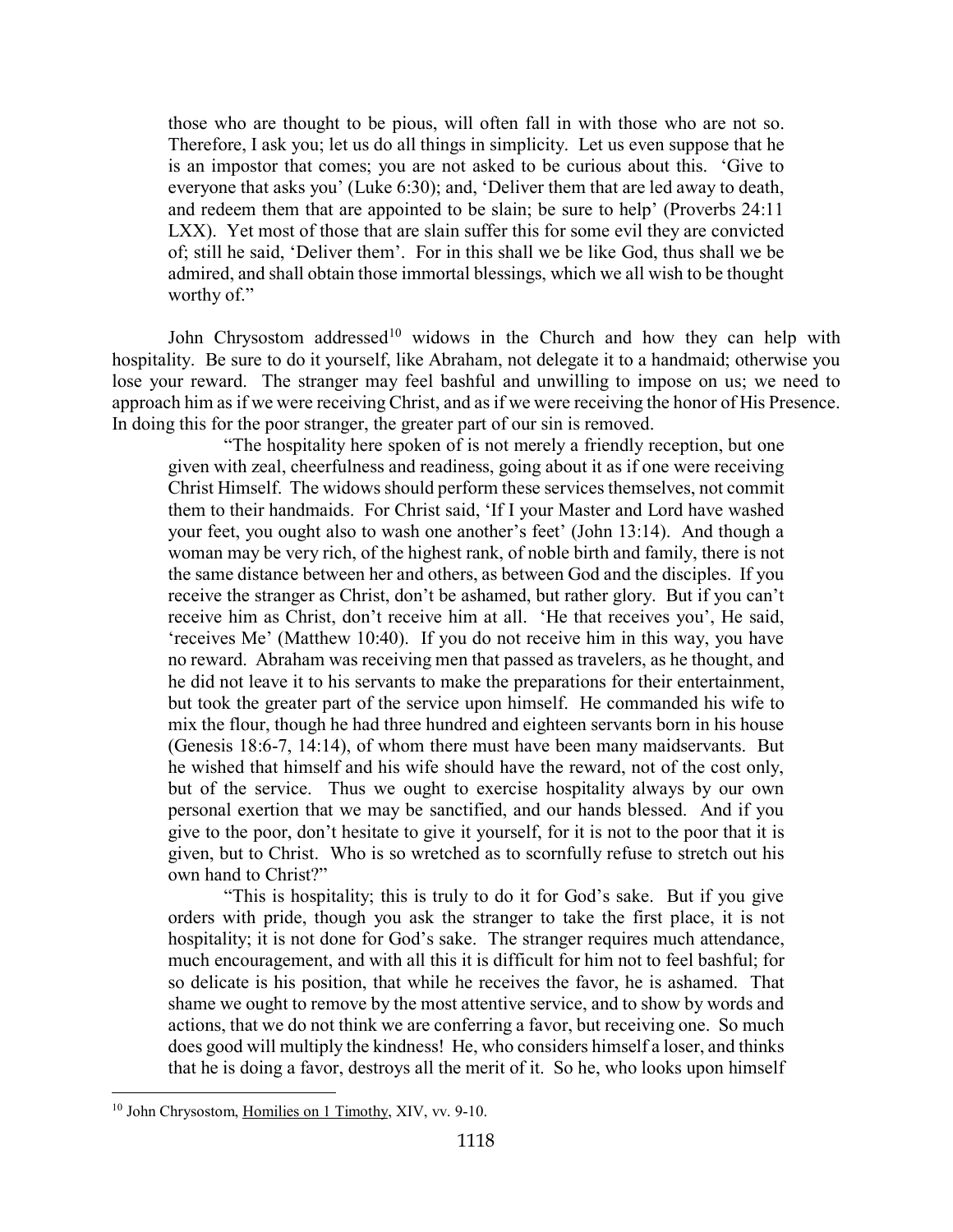as receiving a kindness, increases the reward. 'For God loves a cheerful giver' (2 Corinthians 9:7). You are rather indebted to the poor man for receiving your kindness. If there were no poor, the greater part of your sins would not be removed. The poor are the healers of your wounds; their hands are medicinal to you. The physician, extending his hand to apply a remedy, does not exercise the healing more than the poor man, who stretches out his hand to receive your alms, and thus becomes a cure for your ills. You give your money, and with it your sins pass away. Such were the Priests of old, of whom it was said, 'They eat up the sin of My people' (Hosea 4:8). Thus you receive more than you give; you are benefited more than you benefit. You lend to God, not to men. You increase your wealth, rather than diminish it."

#### **How Can We Obtain a Better Perspective?**

<span id="page-8-0"></span>Who are some of the great examples of people who can be characterized as selfless givers? John Chrysostom gave<sup>[11](#page-8-1)</sup> two examples of people who excelled at generosity: the poverty-stricken woman who gave her last two mites to help the poor (Luke 21:1-4), and the woman who fed Elijah with the last handful of flour she had  $(1$  Kings 17:10-16).

"Once you have lived on what is sufficient; then if you have a mind to emulate that widow, we will lead you on to greater things than these. For you have not yet attained to the philosophy of that woman<sup>[12](#page-8-2)</sup>, who gave the two mites, while you are anxious about what is sufficient for your needs. She soared higher than this; for what was to have been her support; that she cast in, all of it. Will you then still distress yourself about necessary things; and do you not blush to be outdone and left far behind by a woman? For she did not say the things we say, 'But what if when I have spent all, I am compelled to beg of another?' In her generosity she stripped herself of all she had. What shall we say of the widow in the time of the prophet Elijah? The risk she ran was not of poverty, but of death, and not her own only, but her children's too. She had no expectation of receiving anything from others, but she expected to die shortly. 'But,' one said, 'she saw the prophet, and that made her generous.' But you see saints without number! You see the Lord of the prophets asking alms, and yet you do not become humane; even though you have coffers spewing one into another, you do not even give out of your excess. Was he a prophet that came to her, and did this persuade her to so great a generosity? This deserves much admiration, that she was persuaded that he was a great and wonderful person. For how was it that she, a barbarian woman and a foreigner, did not say, 'If he were a prophet, he would not have begged of me. If he were a friend of God, He would not have neglected him. If the Jews are suffering this punishment of famine because of sins, why does this man suffer?' But she entertained none of these thoughts; but opened her heart and her house to him, and set before him all she had. She put nature aside, disregarded her children, and preferred the stranger to everyone. Consider then how great punishment will be laid up for us, if we are weaker than a foreigner, a barbarian woman, who knew nothing of the things, which we know! Just because we have strength of body, we

<span id="page-8-1"></span><sup>&</sup>lt;sup>11</sup> John Chrysostom, Homilies on 2 Corinthians, XIX, v. 9.

<span id="page-8-2"></span><sup>&</sup>lt;sup>12</sup> The poor widow who Jesus commended for contributing two mites to the Treasury for the help of the poor (Luke  $21:1-4$ ).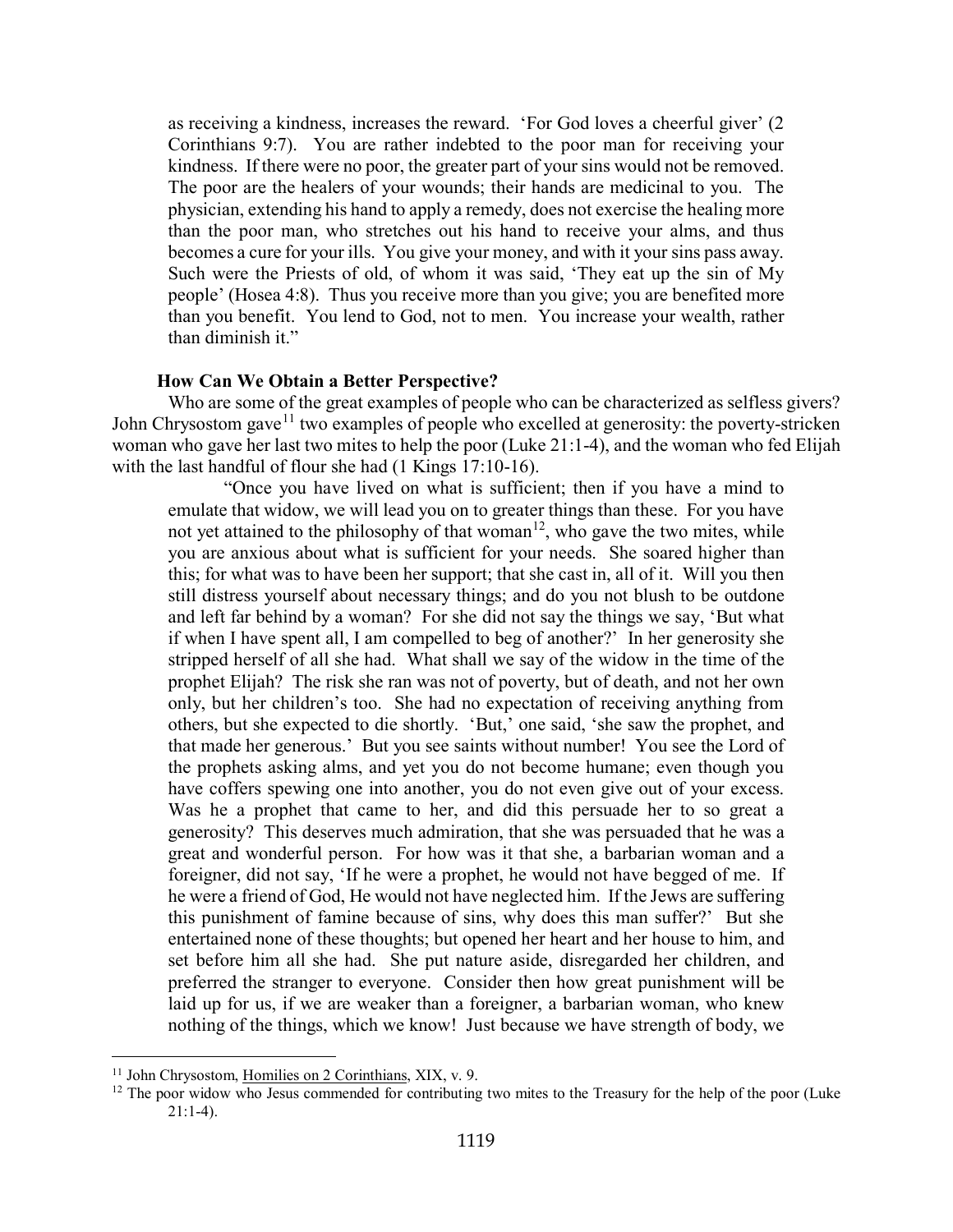are not automatically manly persons. Hear how Christ proclaims her! For He said, 'There were many widows in the days of Elijah, and to none of them was the prophet sent but to her" (Luke 4:25, 26).

"Shall I say something great and startling? This woman gave more to hospitality, than our father Abraham. For she did not 'run to the herd' as he did (Genesis 18:7), but by that 'handful' (1 Kings 17:12) outstripped all that have been renowned for hospitality. For in this was Abraham's excellence that he entertained God; but hers, in that for the sake of the stranger she did not spare her children, even though she did not look for the things to come (Hebrews 11:9-10). But we, though a heaven exists, though a hell is threatened, though God has done such great things for us, we sink back listlessly. Let it not be so; let us 'scatter abroad', let us 'give to the poor' as we ought to give. For what is much and what little, God defines, not by the measure of what is given, but by the extent of the wealth of him that gives."

Gregory the Great, Pope of Rome, had<sup>[13](#page-9-0)</sup> some encouragement and admonition to those who give compassionately to others. There are dangers such as pride, vainglory, and selfcenteredness to watch out for, and there is a knowledge of and concern for those they serve to pay attention to. There are many references to this in the Scriptures that Gregory had words of illumination on. The bottom line is that giving is a work of God and it requires the insight of the Holy Spirit regarding when and what to give.

"Those who already give compassionately of their own should be admonished differently than those who desire to seize even what belongs to others. For those who already give are to be admonished not to lift themselves up in swelling thought above those to whom they impart earthly things. They should not think themselves better than others because they see others supported by them. Those who give should acknowledge themselves to be placed by the Lord as dispensers of temporal supplies, and to do their work all the more humbly from their understanding that the things which they dispense are not their own. When they consider that they are appointed for the service of others, by no means let vainglory elate their minds, but let fear depress them. Also it is needful for them to take anxious thought lest they distribute what has been committed to them unworthily; lest they bestow something to those on whom they ought to have spent nothing; or much to those on whom they ought to have spent little. Some dangers are that by hastiness they scatter unprofitably what they give; by tardiness they mischievously torment petitioners; or lest the thought of receiving a favor in return creep in. Other dangers are that the craving for transitory praise might extinguish the light of giving; that accompanying gloominess harass the offering of a gift; and that when they have done everything right, they give something to themselves, and so lose all the benefit they have accomplished."

Gregory commented on references to giving in the Scriptures as follows:

If any man serves as a deacon, let him do it as with the ability which God supplies (1 Peter 4:11). Donors should not attribute to themselves the virtue of their liberality.

<span id="page-9-0"></span><sup>&</sup>lt;sup>13</sup> Gregory the Great, *The Book of Pastoral Rule*, *III*, 20.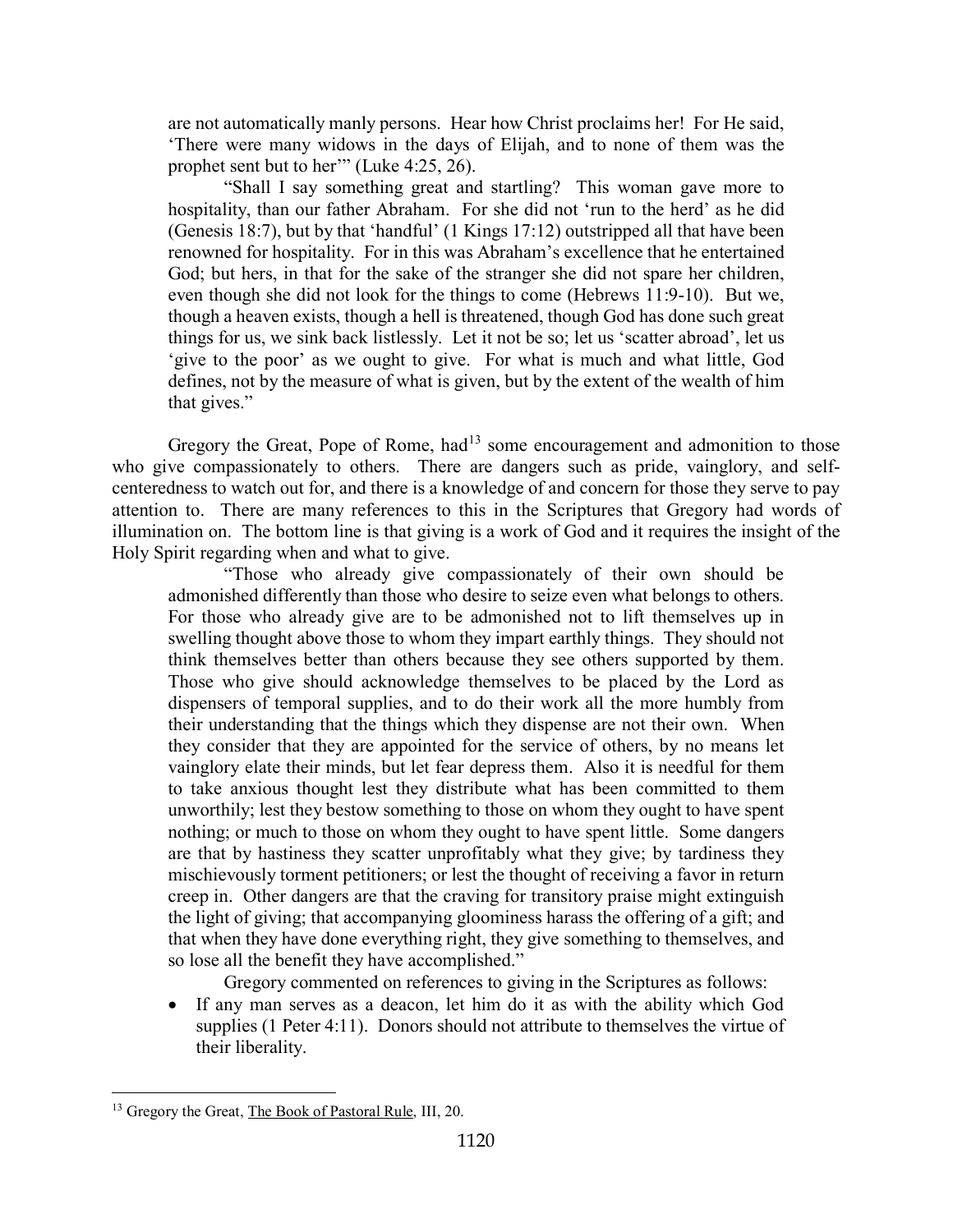- When you shall have done all those things, which are commanded you, say, 'We are unprofitable slaves, we have done that which was our duty to do' (Luke 17:10). Donors should not rejoice too much in benefits they bestow.
- God loves a cheerful giver (2 Corinthians 9:7). Gloominess should not spoil a donor's liberality.
- Do not let your left hand know what your right hand is doing (Matthew 6:3). Donors should not seek transitory praise for a gift bestowed.
- When you give a dinner, do not ask your friends, your brethren, your kinsmen, or your rich neighbors, lest they invite you back, and you are repaid. But when you give a feast, call the poor, the maimed, the lame, the blind and you shall be blessed; for they cannot repay you (Luke 14:12). Do not let the glory of the present life mix itself with the liberal giving of piety. Donors may not require a return for benefits bestowed.
- Do not say to your friend, go and come back, and tomorrow I will give it, when you have it with you (Proverbs 3:28). Donors should not supply too late what should be supplied at once.
- He that sows sparingly shall reap also sparingly (2 Corinthians 9:6). When much is necessary for donors to give, little should not be given.
- I do not mean that others should be eased and you burdened; but by an equality, that your abundance may supply their lack, and that their abundance also may supply your lack (2 Corinthians 8:13, 14). When donors ought to give little, they should not give too much, lest afterwards, badly enduring want themselves, break out into impatience.
- Give to everyone that asks of you (Luke 6:30). Donors should avoid giving nothing at all to those on whom they ought to bestow something.
- Give to the godly man, and do not help a sinner; do well to him that is lowly, but do not give to the ungodly (Ecclesiasticus 12:4-5 LXX). Donors should give nothing, not even something little, to those on whom they ought to bestow nothing at all.

John Chrysostom noted<sup>[14](#page-10-0)</sup> that men return one favor with another; God will certainly do the same to us if we give even a little from our abundance. Some people worry that they will not have enough if they give to others. Chrysostom encouraged his people to try to live with just essentials.

"A man who has received from you will not overlook the gifts, but will return the favors if he can; much more will Christ do so. If He routinely gives without receiving any return, how will He not give after receiving from you? 'What then,' said one, 'when some who have spent much come to need other men's help?' You speak of those that have spent their all; when you yourself don't give a penny. Promise to strip yourself of everything and then ask questions about such men. As long as you are stingy and give little of your substance, why throw out excuses and pretenses? I am not leading you to the lofty peak of complete poverty, but for the present I ask you to cut off your excess and to desire just sufficiency, which means using just those things, which it is impossible to live without. No one bars you from these, nor forbids you your daily food. I say food, not feasting; clothing, not

<span id="page-10-0"></span><sup>14</sup> John Chrysostom, Homilies on 2 Corinthians, XIX, v. 9.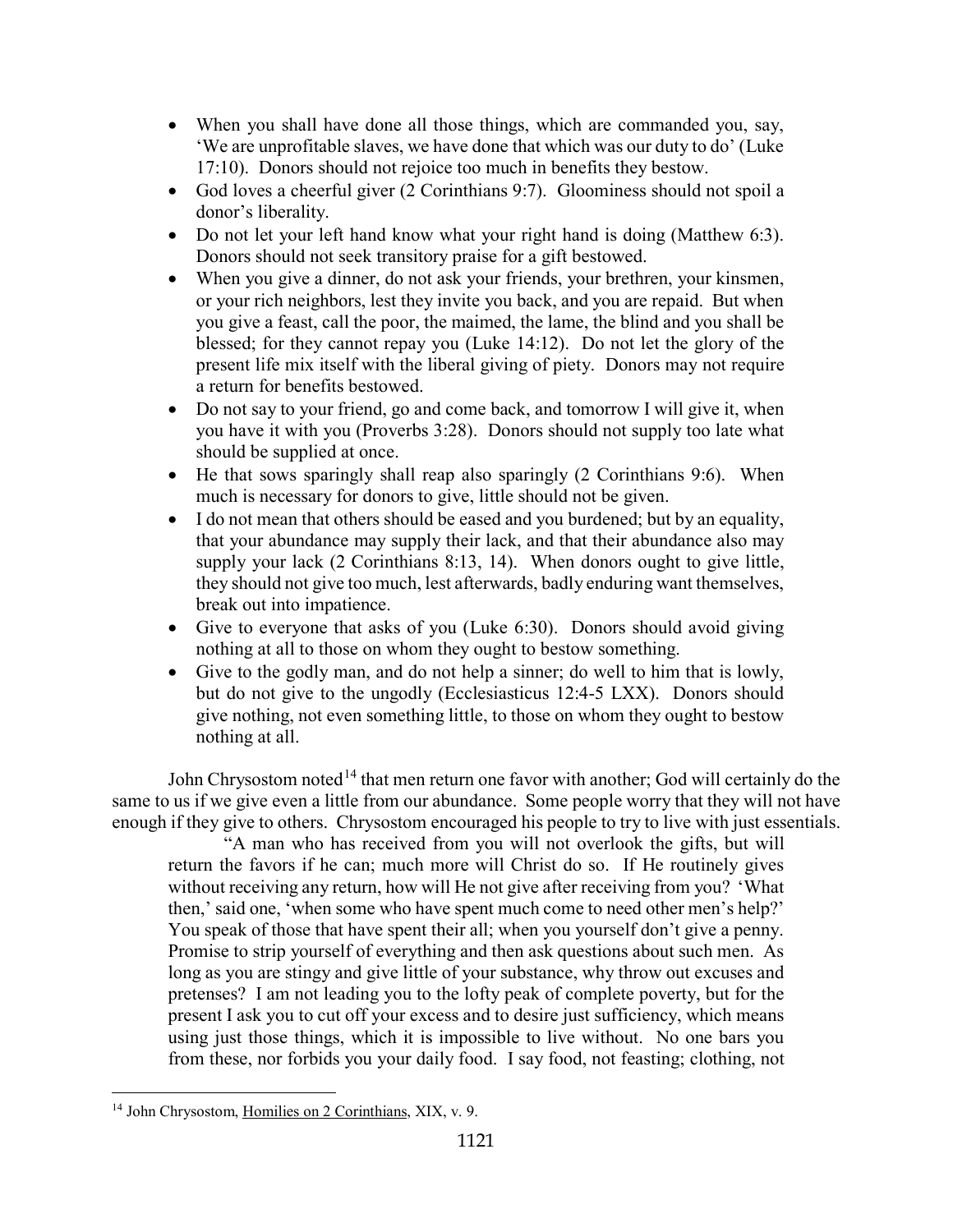ornament. If one should inquire accurately, this is in the best sense really feasting. Consider which we should say more truly feasted, he whose diet was herbs, and who was in sound health; or he who had the table of a Sybarite<sup>[15](#page-11-1)</sup>, and was full of disorders? Very plainly the former! Therefore let us seek nothing more than this. Let him that can be satisfied with beans and can keep in good health, seek for nothing more. Let him who is weaker and requires a diet including garden herbs, not be hindered by this. But if anyone is even weaker than this and requires the support of meat in moderation, we will not bar him either. We are not trying to injure anyone, but just trying to encourage men not to require more than they need."

#### **The Fruits of Righteousness**

<span id="page-11-0"></span>Paul prayed not for riches nor for abundance, but for all sufficiency. In fleshly things, he asked for a sufficiency for them; but in spiritual things for abundance. Not in alms giving only but in all other things also, 'unto every good work' (2 Corinthians 9:8).

John Chrysostom gave <sup>[16](#page-11-2)</sup> an example that is equally appropriate for the  $4<sup>th</sup>$  Century and the  $21<sup>st</sup>$  Century. Noticing what people do with their money, he said,

"Do you not see how much others give to actors and harlots? Give at any rate the half to Christ as what they give to dancers. As much as they give for seeing vain shows on the stage (or screen), so much at any rate one ought to give to the hungry. For they clothe the sex kittens with untold gold; but not even with a threadbare garment the flesh of Christ, and that though beholding it naked<sup>17</sup>. What forgiveness does this deserve? How great a punishment does it not deserve, when he indeed bestows so much on her that ruins and shames him, but not the least thing on Him that saves him and makes him brighter? As long as one spends it on his belly and on drunkenness and dissipation, one never thinks of poverty. But when there is a need to relieve poverty, he becomes poorer than anybody. When feeding parasites and flatterers, he is as joyous as though he had fountains to spend from. But if he happens to see a poor man, then the fear of poverty besets him".

There are other things one can sow besides generosity (or lack of it). One can sow righteousness; doing so reaps kindness (Hosea 10:12). On the other hand, one can sow wickedness; this will reap injustice and lies (Hosea 10:13). Therefore, it behooves us to sow what we wish to receive. As a country, the United States has been a world leader regarding charitable giving of all kinds, and this has not been limited to Christians. This fact alone has greatly helped the United States to maintain godliness, prosperity and justice because it teaches an unselfish attitude to the world. On the other hand, some surveys indicate that people in the United States spend large amounts of their income on various forms of entertainment. We can all do better by directing a little more of our income from entertainment toward feeding the poor.

<span id="page-11-1"></span><sup>&</sup>lt;sup>15</sup> Sybaris was an ancient Greek city in Southern Italy, founded in 720 BC and destroyed in 510 BC. It was famous as a center of luxurious living.

<span id="page-11-2"></span><sup>&</sup>lt;sup>16</sup> John Chrysostom, Homilies on 2 Corinthians, XIX, v. 9.

<span id="page-11-3"></span><sup>&</sup>lt;sup>17</sup> The reference here is the 'least of these My brethren' (Matthew 25:38-40).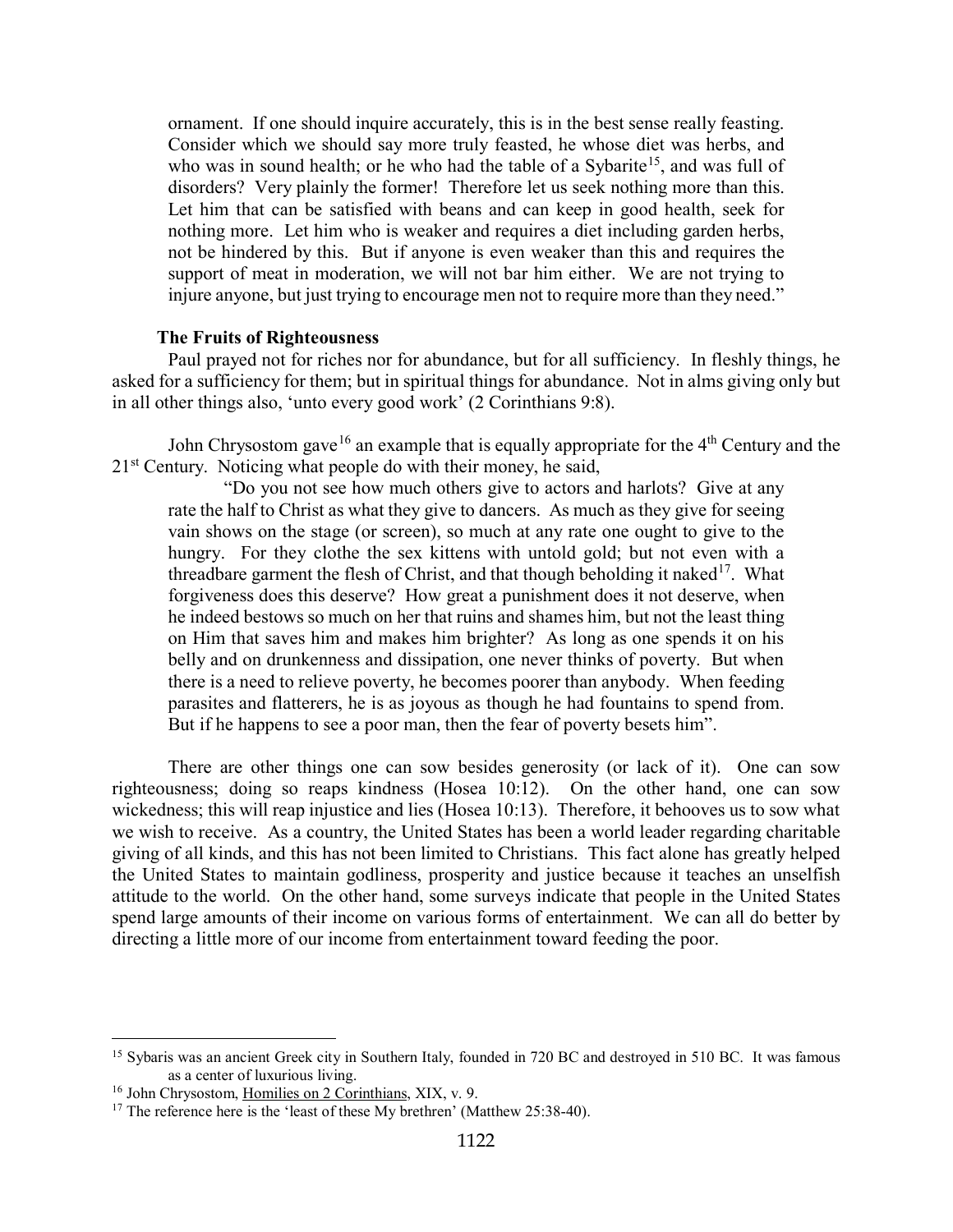Chrysostom concluded<sup>[18](#page-12-0)</sup>, "For this is the thing to be admired, that when they are kept, they are lost; but when dispersed abroad they abide forever. Now by 'righteousness' (2 Corinthians 9:10), here, he means love toward men. For this makes men righteous, consuming sins like a fire when it is plentifully poured out".

Cyprian stated<sup>[19](#page-12-1)</sup> very strongly that there is a relationship between one's salvation and the giving of alms, and he illustrated this with the examples of Zacchaeus and Abraham. One who gives alms implicitly believes in God; he shows his faith by his giving of alms and exhibits the fruits of righteousness. Those who don't are barren and unfruitful. This may appear to Western Christians today as a works-based salvation, but perhaps they neglect to consider what is really going on in men's hearts. On the other hand, some people may fear that their estate may become exhausted if they give alms; this only shows unbelief and lack of faith. A larger concern is that we may lose our own soul out of a love for mammon if we refuse to give alms.

"Christ called those people the children of Abraham whom He sees aiding and nourishing the poor. For when Zacchaeus said, 'Behold, the half of my goods I give to the poor; and if I have done any wrong to any man, I restore fourfold'. Jesus answered and said, 'Salvation has this day come to this house, for he also is a son of Abraham' (Luke 19:8-9). For if Abraham believed in God, and it was counted to him for righteousness<sup>[20](#page-12-2)</sup>, certainly he who gives alms according to God's precept believes in God, and he who has the truth of faith maintains the fear of God. Moreover, he who maintains the fear of God considers God in showing mercy to the poor. He labors thus because he believes; he knows that what is foretold by God's word is true, that unfruitful trees, that is, unproductive men, are cut off and cast into the fire, but that the merciful are called into the Kingdom. He also, in another place, calls laboring and fruitful men faithful; but He denies faith to unfruitful and barren ones, saying, 'If you have not been faithful in the unrighteous mammon, who will commit to you that which is true? And if you have not been faithful in that which is another man's, who shall give you that which is your own?'" (Luke 16:11-12)

"If you fear that your inheritance might be exhausted by your liberal dealing, and you may be reduced to poverty, be of good courage in this respect; that cannot be exhausted where the service of Christ is supplied, where the heavenly work is celebrated. I don't speak for this on my own authority; but I promise it on the faith of the Holy Scriptures, and on the authority of the divine promise. The Holy Spirit speaks by Solomon, 'He that gives to the poor shall never lack, but he that turns away his eye shall be in great poverty' (Proverbs 28:27), showing that the merciful and those who do good works cannot lack, but rather that the sparing and barren come to be needy. Moreover, the blessed Paul says: 'He that supplies seed to the sower, shall both supply bread for your food, and shall multiply your seed sown, and shall increase the growth of the fruits of your righteousness, that in all things you may be enriched' (2 Corinthians 9:10-11). And again, 'The administration of this service shall not only supply the needs of the saints, but shall be abundant also by many thanksgivings to God' (2 Corinthians 9:12). While

<span id="page-12-0"></span><sup>18</sup> John Chrysostom, Homilies on 2 Corinthians, XIX, v. 9.

<span id="page-12-1"></span><sup>&</sup>lt;sup>19</sup> Cyprian of Carthage, Treatises, VIII, 8-11.

<span id="page-12-2"></span><sup>20</sup>See Genesis 15:6; Romans 4:3, 20-22, Galatians 3:6, James 2:23 for more discussion.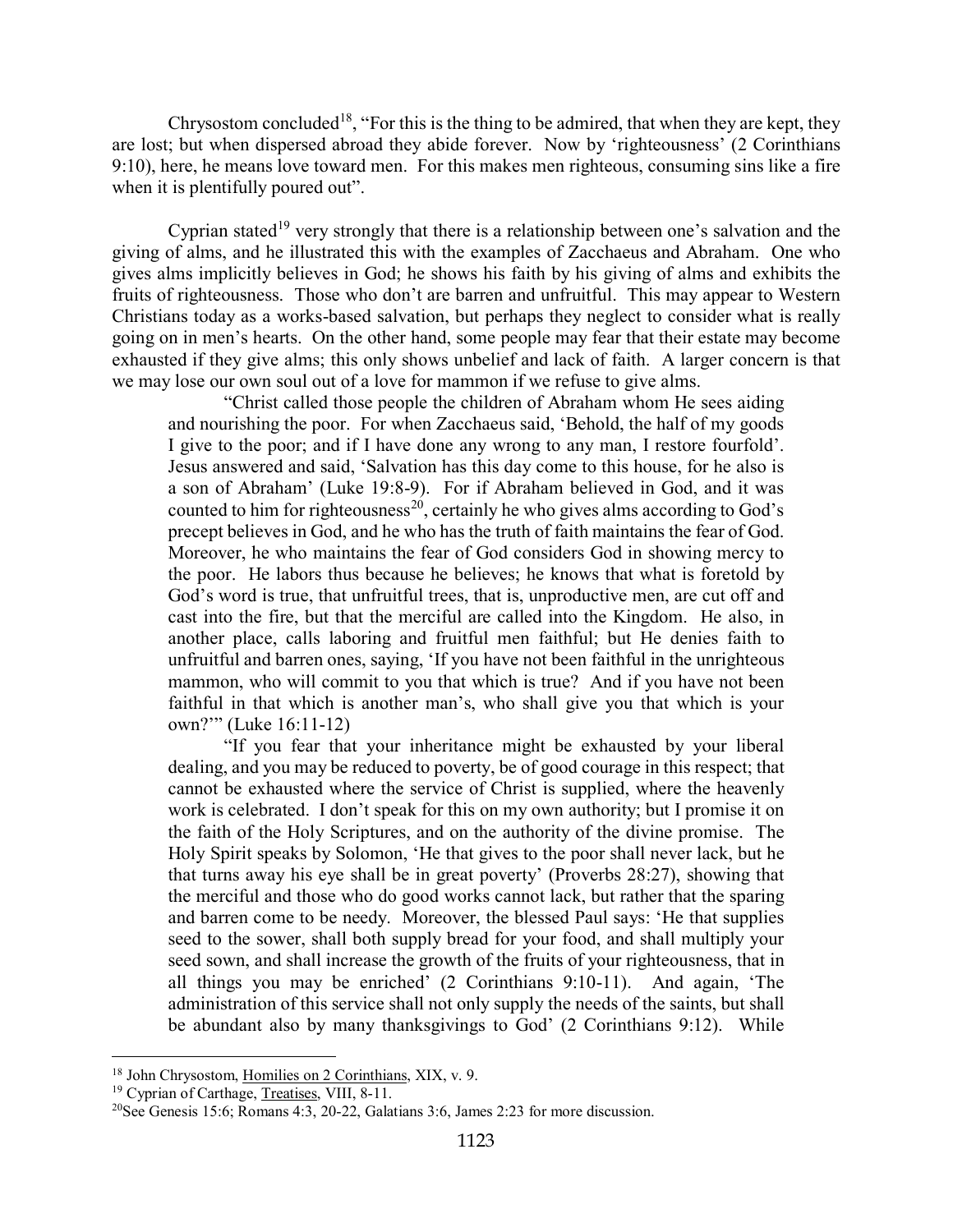thanks are directed to God for our almsgivings and labors by the prayer of the poor, the wealth of the doer is increased by the retribution of God. And the Lord in the Gospel, already considering the hearts of men of this kind, and with foreseeing voice denouncing faithless and unbelieving men, bears witness, and says, 'Take no thought, saying, What shall we eat? What shall we drink? How shall we be clothed? For these things the Gentiles seek. And your Father knows that you have need of all these things. Seek first the kingdom of God, and His righteousness; and all these things shall be added to you' (Matthew 6:31-33). All these things shall be added and given to them who seek the kingdom and righteousness of God. For the Lord says, that when the Day of Judgment shall come, those who have labored in His Church are admitted to receive the kingdom."

"If you are afraid that your estate should fail if you begin to donate liberally from it, there is another thing to fear. While you fear for your family property, life itself, and salvation are failing. While you are anxious about your wealth being diminished, you do not see that you yourself are being diminished, in that you are a lover of mammon more than of your own soul. You fear, for the sake of yourself, that you should lose your inheritance, you yourself are perishing for the sake of your inheritance. Therefore, the apostle well exclaims, 'We brought nothing into this world, neither can we carry anything out. Therefore, having food and clothing, let us be content. For they who will be rich fall into temptation and a snare, and into many and hurtful desires, which drown a man in perdition and in destruction. For covetousness is a root of all evils, which some desiring, have made shipwreck from the faith, and pierced themselves through with many sorrows'" (1 Timothy 6:7-10).

"When has it ever happened, that resources have failed the righteous man, since it is written, 'The Lord will not slay with famine the righteous soul?' (Proverbs 10:3). Ravens fed Elijah in the desert (1 Kings 17:4-6); and a meal from heaven was made ready for Daniel in the den<sup>[21](#page-13-0)</sup>, when shut up by the king's command for a prey to the lions (Daniel 6:7-27). Are you afraid that food should be lacking to you, laboring and deserving well of the Lord, although He Himself bears witness, for the rebuke of those whose mind is doubtful and faith small? He says, 'Behold the fowls of heaven, that they do not sow, reap, or gather into barns; and your heavenly Father feeds them; are you not of more value than they?' (Matthew 6:26). God feeds the fowls, and daily food is given to the sparrows; and to creatures, which have no sense of things divine there is no lack of drink or food. Do you think that to a Christian, a servant of the Lord, one given up to good works, that to one that is dear to his Lord, anything will be lacking?"

John Cassian noted<sup>[22](#page-13-1)</sup> that the fruit of our righteousness is not due just to our own efforts, but it has a great deal to do with the mercy of God in many ways. Using the example of a farmer, hard work is necessary, but this is of no avail without the right amount of rain, freedom from insect damage and accidents. Even our good thoughts come from God! We need to humbly follow the mercy of God, and the fruits of our obedience will become apparent with our efforts.

<span id="page-13-0"></span><sup>&</sup>lt;sup>21</sup> Lancelot C. L. Brenton, The Septuagint with Apocrypha, Hendrickson Publishers, Peabody MA 01961, 1990, p. 138. Bel and the Dragon 1:30-39.

<span id="page-13-1"></span><sup>&</sup>lt;sup>22</sup> John Cassian, 3<sup>rd</sup> Conference of Abbot Chaeremon, II, xiii, 3.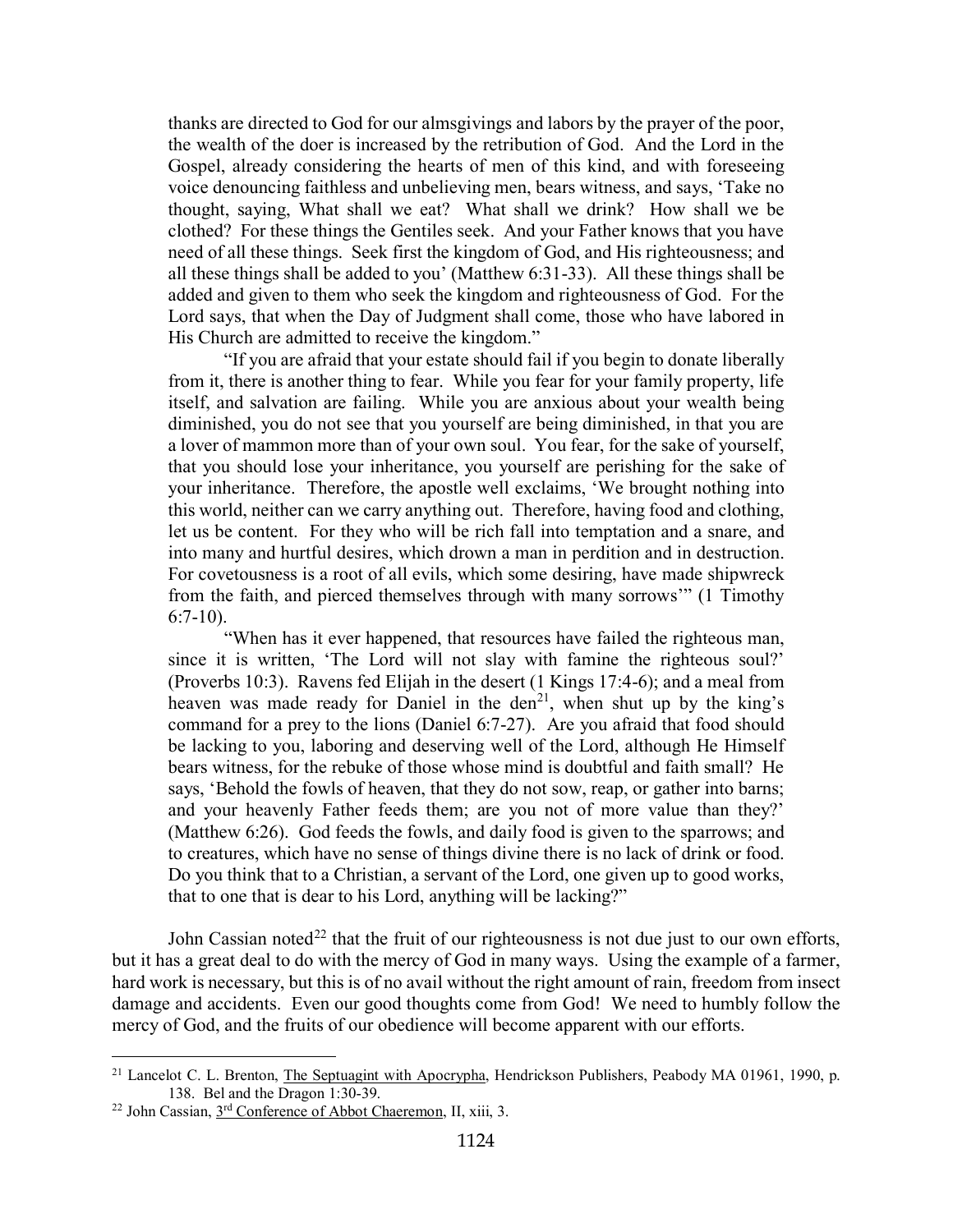- The farmer cannot ascribe the produce of the crops and the rich fruits to his own exertions. He finds that these are often in vain unless opportune rains and a quiet and calm winter aids them.
- Divine goodness does not grant these rich crops to idle farmers who do not till their fields by frequent plowing; working all night long is of no use to the workers unless the mercy of the Lord prospers it.
- Human pride should never try to put itself on a level with the grace of God, so as to fancy that its own efforts were the cause of Divine bounty, or to boast that a very plentiful crop of fruit was an answer to the merits of its own exertions. Crops sometimes fail either from too much or from too little rain.
- Even when vigor has been granted by the Lord to the oxen, and bodily health and the power to do all the work, and prosperity in undertakings, still a man must pray lest there come to him, as Scripture says, 'a heaven of brass and an earth of iron' (Deuteronomy 28:23).
- Insects can cause devastating results, such as, 'What the chewing locust left, the swarming locust has eaten; what the swarming locust left, the crawling locust has eaten; and what the crawling locust left, the consuming locust has eaten' (Joel 1:4).
- The farmer in his work needs God's help also to avoid accidents, by which the man may be deprived of what he has hoped for and actually loses the abundant fruits, which he has already gathered and stored in the barn.

From which we infer that the initiative of our actions and good thoughts comes from God, who inspires us with a good will to begin with, and supplies us with the opportunity of carrying out what we rightly desire. 'Every good gift and every perfect gift comes down from above, from the Father of lights' (James 1:17), who both begins what is good, and continues it and completes it in us. 'But He who gives seed to the sower will both provide bread to eat and will multiply your seed and make the fruits of your righteousness to increase' (2 Corinthians 9:10). But it is for us, humbly to follow day by day the grace of God which is drawing us, or else if we resist with 'a stiff neck' (Exodus 32:9), and 'uncircumcised ears' (Acts 7:51), we shall deserve to hear the words, 'Shall he that falls, not rise again? And he that is turned away, shall he not turn back again? Why have my people turned away with a shameless revolting, and strengthened themselves in their willfulness, and refused to return?'" (Jeremiah 8:4-5).

## **Helping the Poor with "Unrighteous Mammon"**

<span id="page-14-0"></span>In commenting on the Parable of the Unjust Steward, Jesus made some statements about serving God versus serving mammon, where mammon generally represents the things of this world and specifically it represents all the resources of money directed to various pleasures<sup>23</sup>. In saying thus, Jesus made a statement about making "friends by unrighteous mammon", which is a difficult statement to understand. The text of what Jesus said is:

"So the master commended the unjust steward because he had dealt shrewdly. For the sons of this world are shrewder in their generation than the sons of light. And I say to you, make friends for yourselves by unrighteous mammon,

<span id="page-14-1"></span><sup>23</sup> Clement of Alexandria, Stromata, VII, 12.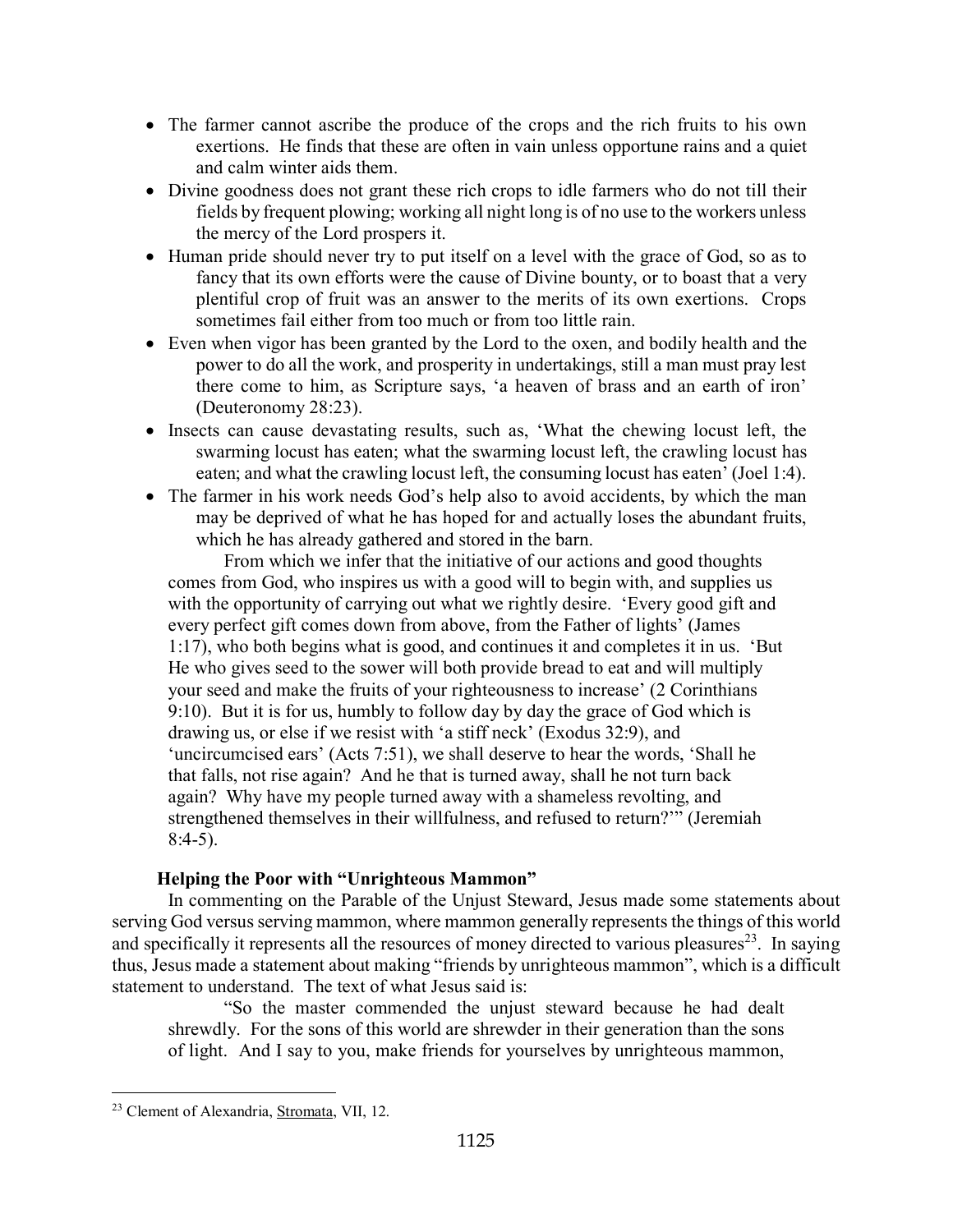that when it fails, they may receive you into an everlasting home. He who *is* faithful in *what is* least is faithful also in much; and he who is unjust in *what is* least is unjust also in much. If you have not been faithful with unrighteous mammon, who will commit true *riches* to your trust*?* And if you have not been faithful in what is another man's, who will give you what is your own? No servant can serve two masters; for either he will hate the one and love the other, or else he will be loyal to the one and despise the other. You cannot serve God and mammon" (Luke 16:8- 13).

Christ explained that whatever is done to one of His disciples, He accepts as if done to Himself (Matthew 25:31-46). He also said, "He that receives you; receives Me; and he that doesn't receive you, rejects Me" (Matthew 10:40, Luke 10:16). He continues, "Despise not one of these little ones; for their angels always behold the face of My Father in heaven" (Matthew 18:10). And in another place, "Fear not, little flock, for it is your Father's good pleasure to give you the kingdom of heaven" (Luke 12:32). Similarly also He says that "the least in the kingdom of heaven", that is His own disciple, "is greater than John, the greatest among those born of women" (Matthew 11:11). And again, "He that receives a righteous man or a prophet in the name of a righteous man or a prophet, shall receive their reward; and he that gives to a disciple in the name of a disciple a cup of cold water to drink, shall not lose his reward" (Matthew 10:41-42). This is the only reward that Christ specifies is not lost.

Clement of Alexandria commented<sup>[24](#page-15-0)</sup> on these statements by Christ to say that He wants us to seek out those to be kind to with our gifts, since we are, in effect, giving to Him. By delighting in giving to Him, we are exchanging the perishing things of this world, the unrighteous mammon, for eternal life. The poor man that we donate to ends up being a friend of God in that he receives our gifts on behalf of God. This may sound to some like it is perilously close to the selling of indulgences for forgiveness of sins, but actually it is a way of life that is 180 degrees different. The point is in considering the real value of the things of this world as compared to the Kingdom of God.

"Christ shows that by nature all property, which a man possesses in his own power, is not his own. From this unrighteousness it is permitted to work a righteous and saving thing, to refresh someone of those who have an everlasting habitation with the Father. He has not commanded you to wait to be asked, but commands you to seek those who are to be benefited and are worthy disciples of the Savior. Excellent also is Paul's saying, 'The Lord loves a cheerful giver' (2 Corinthians 9:7), who delights in giving, sparing not, sowing so that he may thus reap, without murmuring, disputing, and regret, which is pure benevolence. But better than this is the saying spoken by the Lord in another place, 'Give to everyone that asks you' (Luke 6:30). Truly such is God's delight in giving. And this saying is above all godliness, not to wait to be asked, but to inquire oneself who deserves to receive kindness."

"He appoints such a reward for liberality, an everlasting habitation! One purchases immortality for money; and, by giving the perishing things of the world, receives in exchange for these an eternal mansion in the heavens! Sail to this supermarket, if you are wise, O rich man! If need be, sail around the whole world.

<span id="page-15-0"></span><sup>&</sup>lt;sup>24</sup> Clement of Alexandria, Salvation of the Rich Man, 31-33.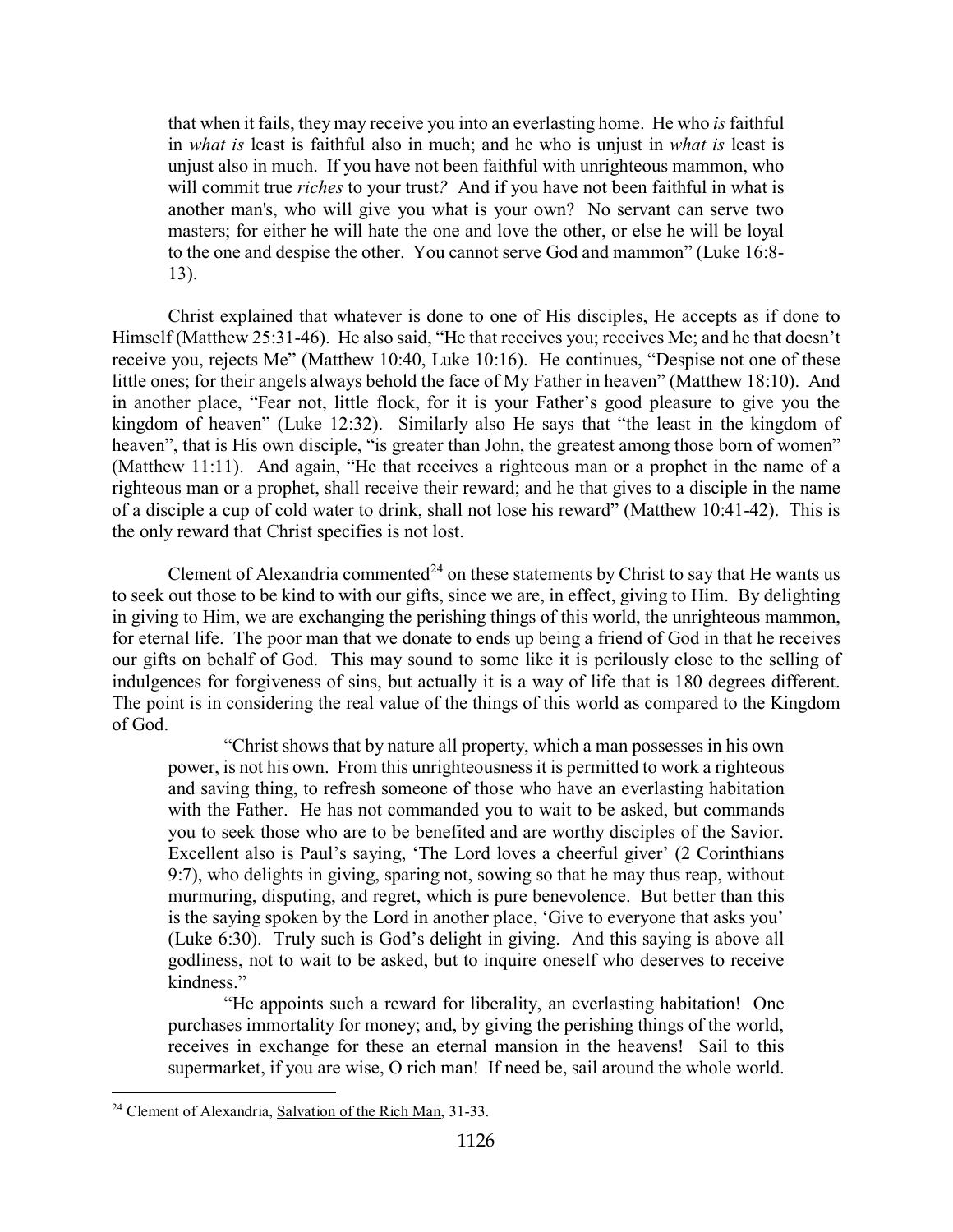Do not spare peril and work, that you may purchase here the heavenly kingdom. Why do transparent stones and emeralds delight you so much, and a house that is fuel for fire, a plaything of time, the sport of the earthquake, or an occasion for a tyrant's outrage? Desire to dwell in the heavens, and to reign with God! This kingdom a man imitating  $God^{25}$  $God^{25}$  $God^{25}$  will give you. By receiving a little here, a little there, He will make you a dweller with Him. Ask that you may receive this benefit; for Christ (in the poor man) is not commanded to receive, but you to give. The Lord said to make a friend, but a friend proves himself such by long intimacy. It is not faith, love, hope, or the endurance of one day, but 'he that endures to the end shall be saved'" (Matthew 10:22).

"Who is it that is the friend of God and how then does he give these things to us as we donate to the poor? Do you judge who is worthy or who is unworthy to receive your alms? It is possible you may be mistaken in your opinion. It is better to do good to the undeserving for the sake of the deserving, than by guarding against those that are less good, you fail to give to the good. For by sparing some, it is possible for you to neglect some that are loved by God. By offering to all that need, you must find someone of those who have power with God to save. 'Judge not, then, that you be not judged. With what measure you use, it shall be measured back to you; good measure, pressed and shaken, and running over, shall be given to you' (Matthew 7:1-2, Luke 6:37-38). Open your compassion to all who are enrolled as the disciples of God; not looking contemptuously to personal appearance, nor preferring young or old. Do not fret in soul and turn away if one appears penniless, ragged, ugly, or feeble. Within may dwell the hidden Father, and His Son, who died for us and rose with us."

John Chrysostom stated<sup>[26](#page-16-1)</sup> that Jesus was definitely speaking of almsgiving when He spoke about "making friends by unrighteousness mammon". The "unrighteous mammon" refers generally to all kinds of ill-gotten gains, and Chrysostom addressed what to do about it once one has ceased his acquisition of the ill-gotten gains. The answer is to spend this "unrighteous mammon" by lending it to God in the form of almsgiving.

"When Christ said, 'Make friends for yourselves', he did not stop at this only, but He added, 'by unrighteous mammon' (Luke 16:9); that the good work may be your own; for it is nothing else but almsgiving, which He has here signified. For what He said is like this: 'Do you have ill-gotten gains? Spend well! Have you gathered by unrighteousness? Scatter abroad in righteousness'. And yet, what manner of virtue is this, to give out of ill-gotten gains? God, however, being full of love to man, condescends even to this and if we do this, promises us many good things. But we are unfeeling, that we don't give even of our unjust gain; plundering without end, if we contribute the smallest part, we think we have fulfilled everything. Have you not heard Paul saying, 'He who sows sparingly, shall also reap sparingly?' (2 Corinthians 9:6) Why then do you spare? If you had to till a rich and deep soil, that was capable of receiving much seed, you would both spend what you had, and would borrow of other men, since withholding investment in such a case would be a loss. But when it is Heaven, which you are to cultivate,

<span id="page-16-0"></span><sup>&</sup>lt;sup>25</sup> That is, he imitates God by being "one of the least of these My brethren" (Matthew 25:40).

<span id="page-16-1"></span><sup>26</sup> John Chrysostom, Homilies on Matthew, V, 8-9.